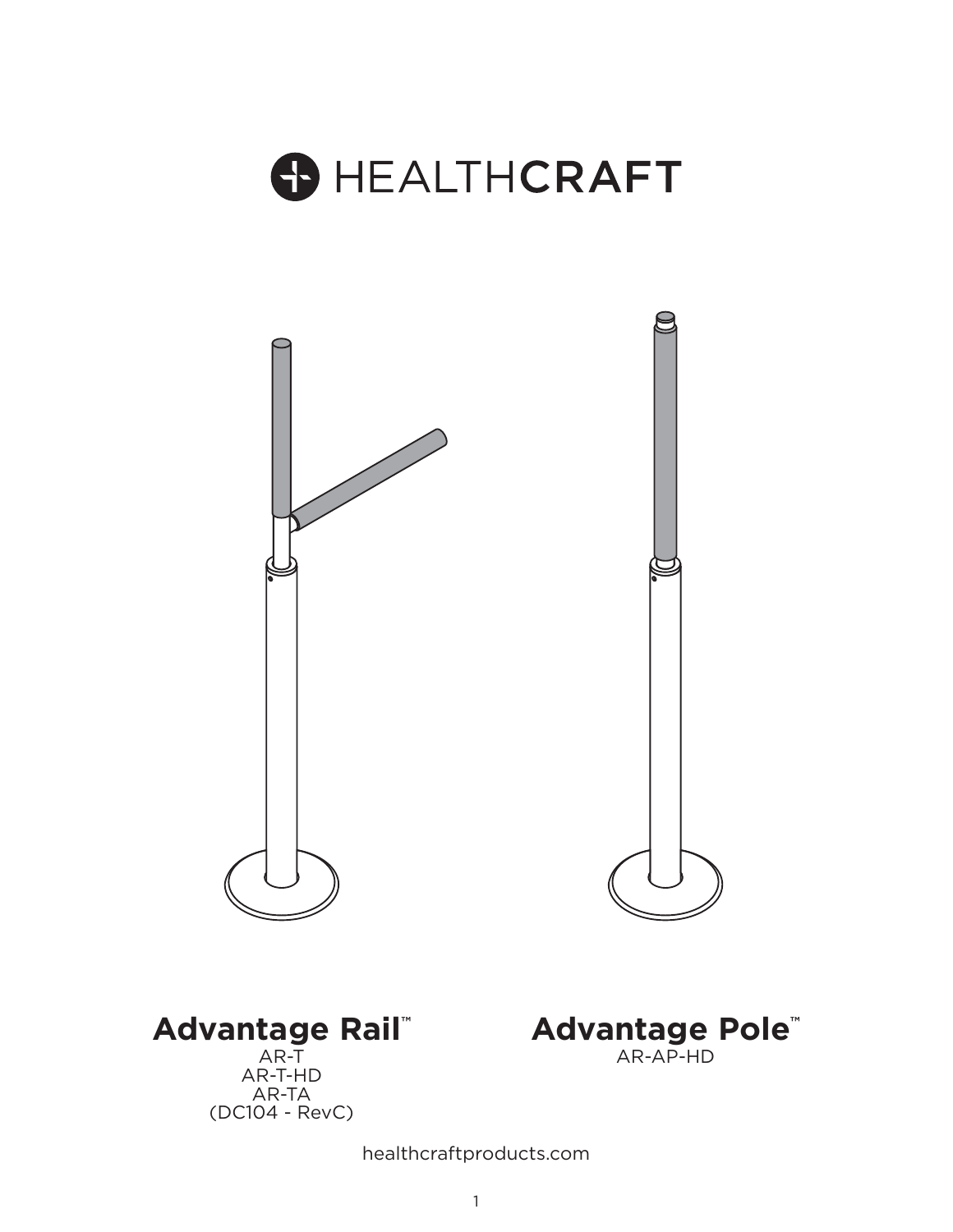

**A**

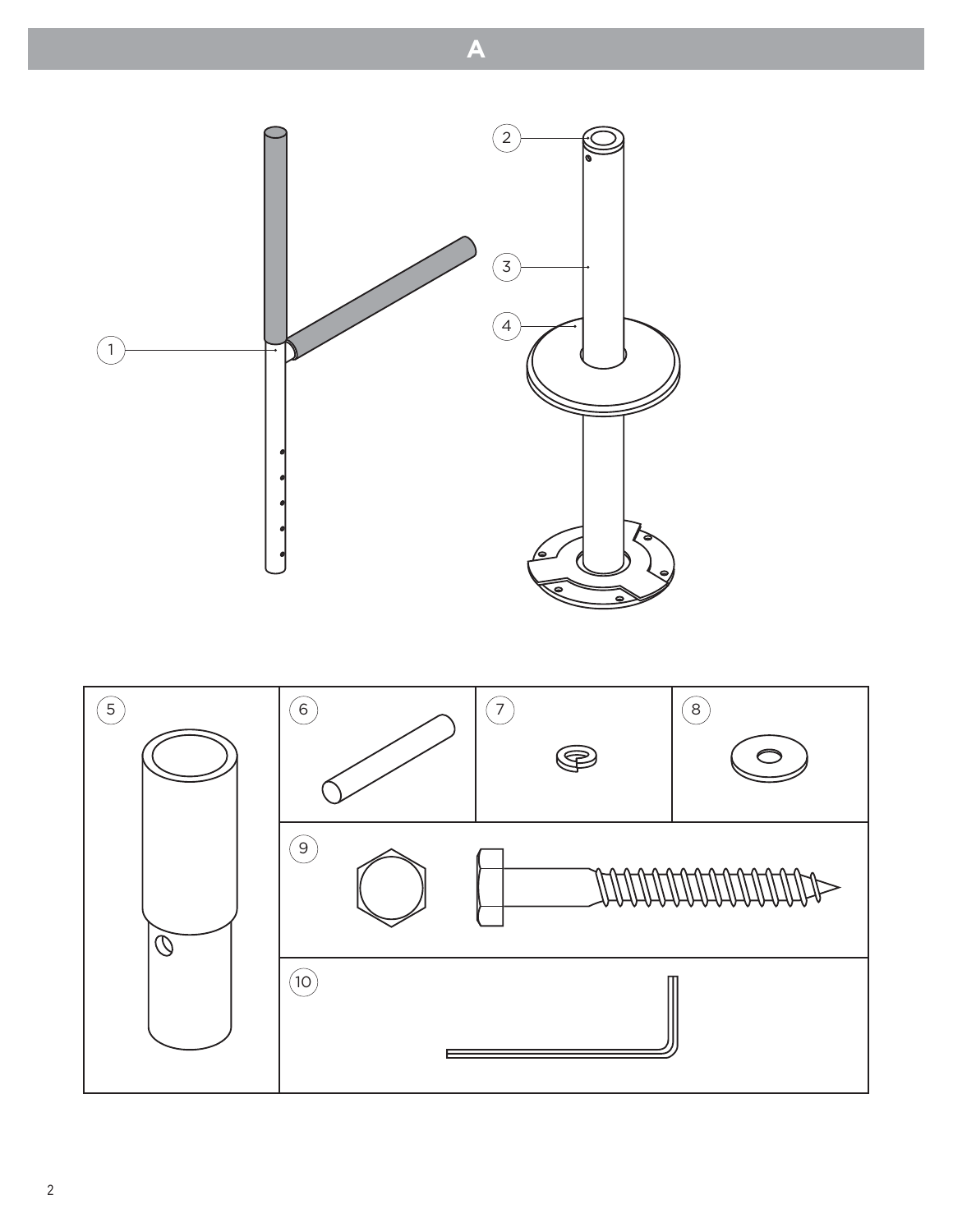

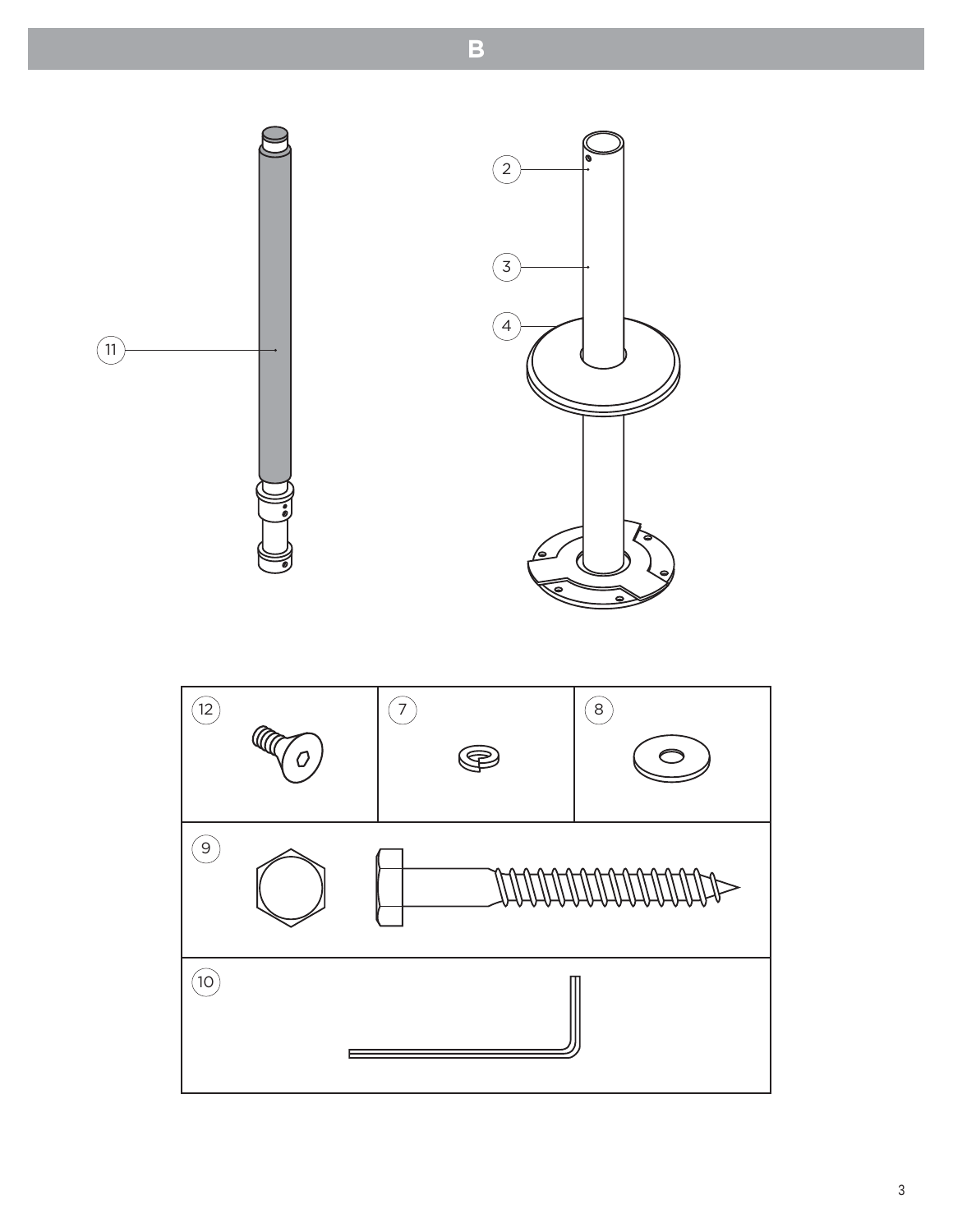





**C**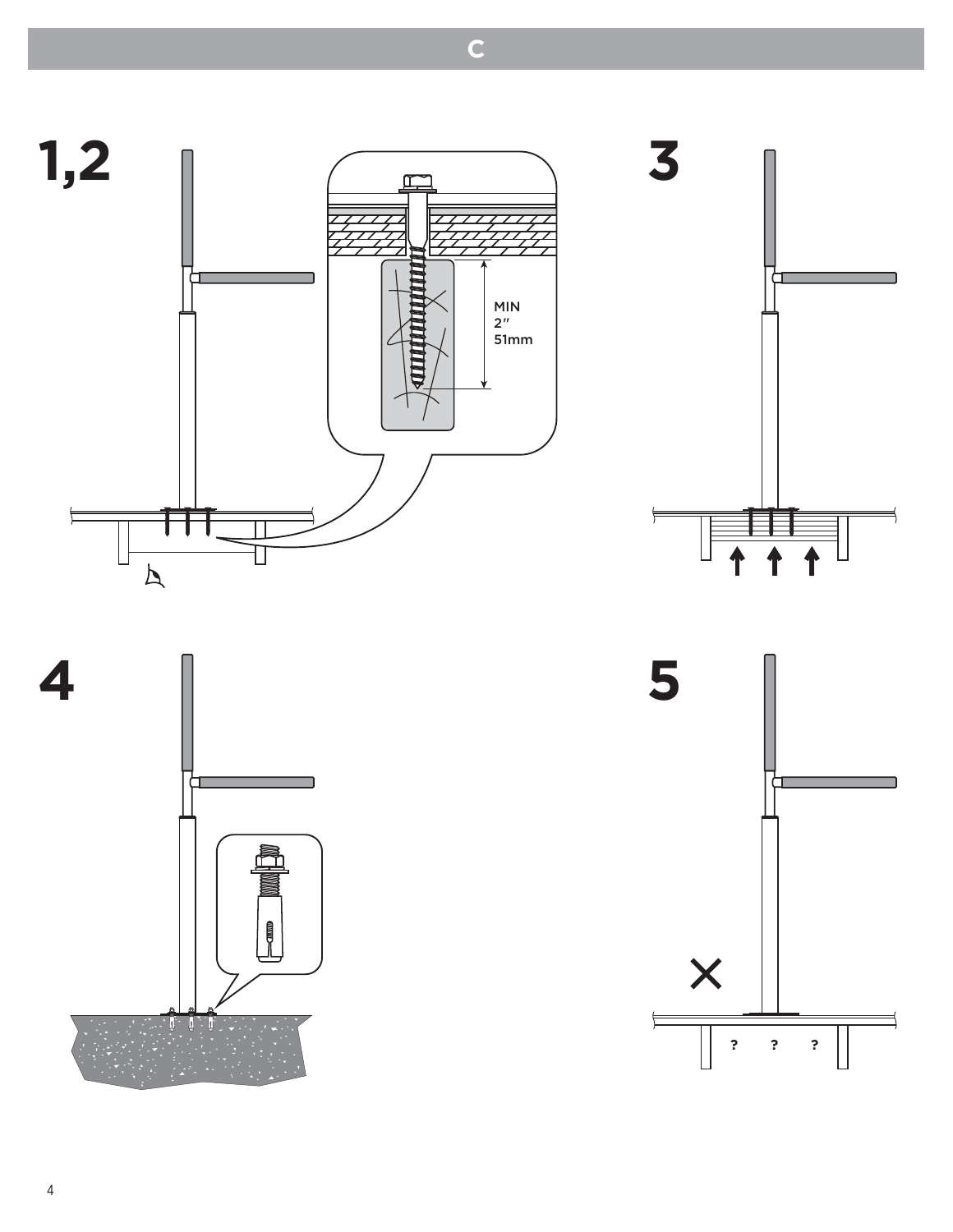

**D**

**45 6 A A**  $\circ$ **A B B B**  $=$  E **F** ビ </u> **C**  $\overline{\mathbf{c}}$   $\overline{\mathbf{c}}$  $\overline{\mathcal{C}}$ **C D**  $D^{\mathcal{C}}$ **D E E**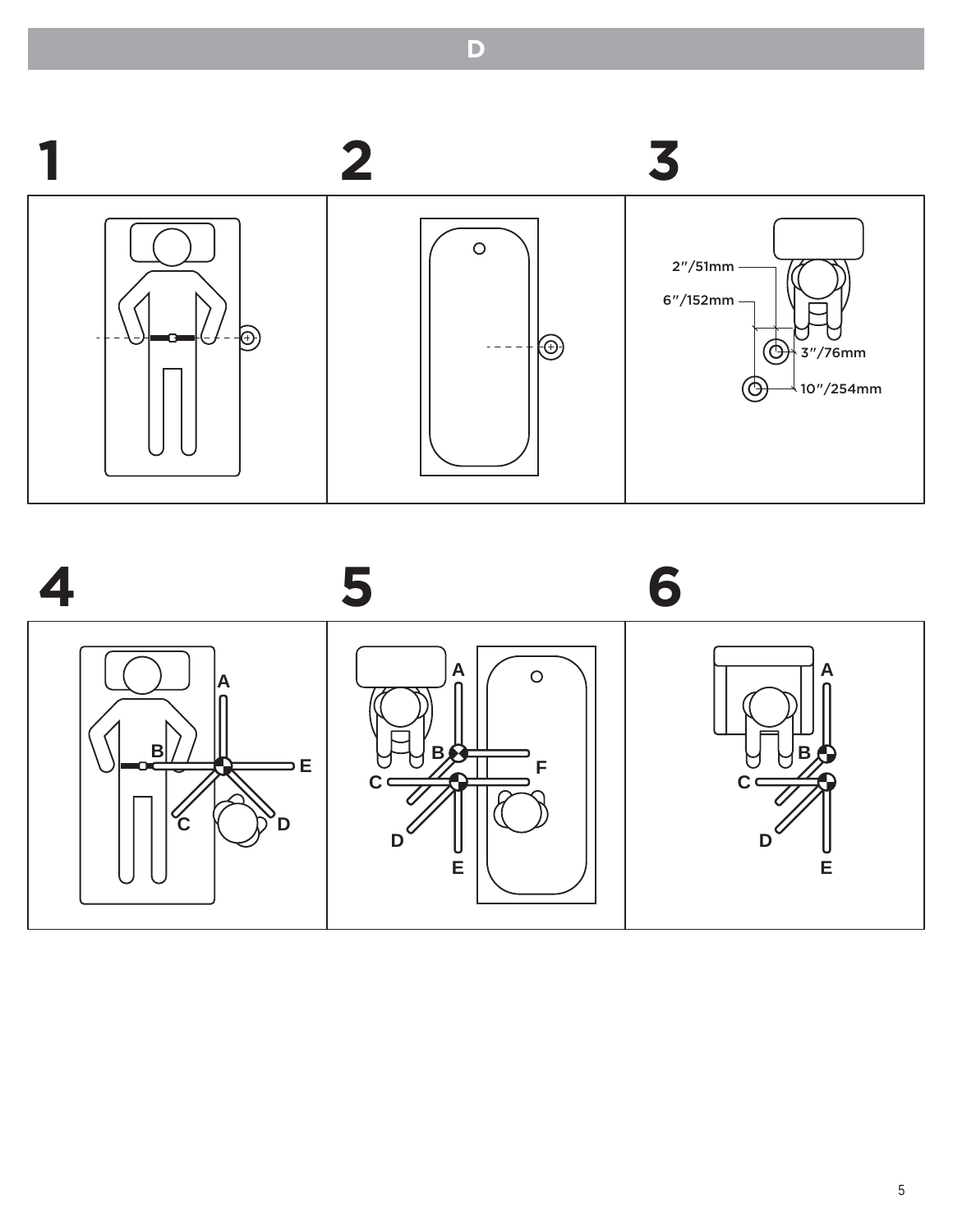

**E**

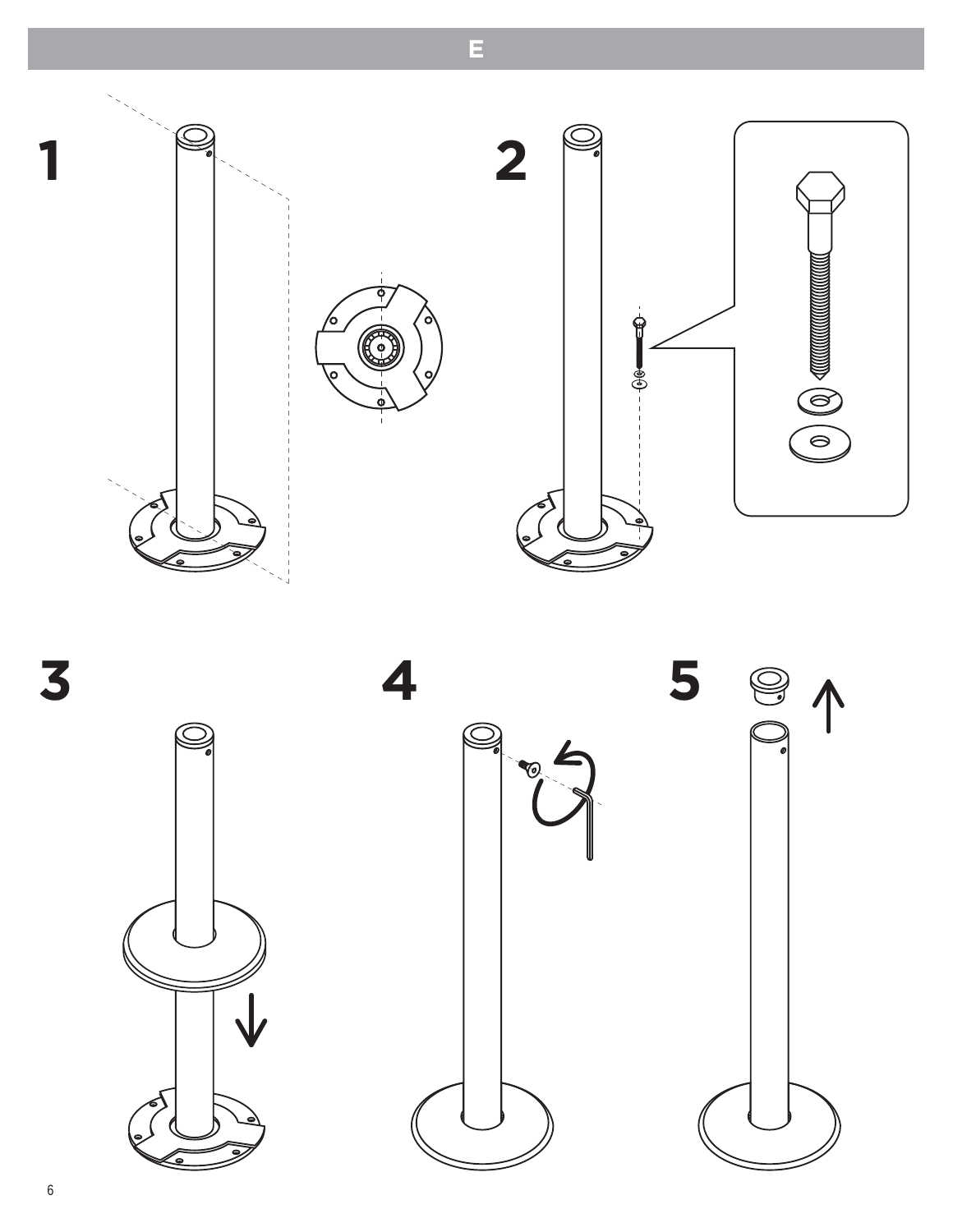

**G**







**F**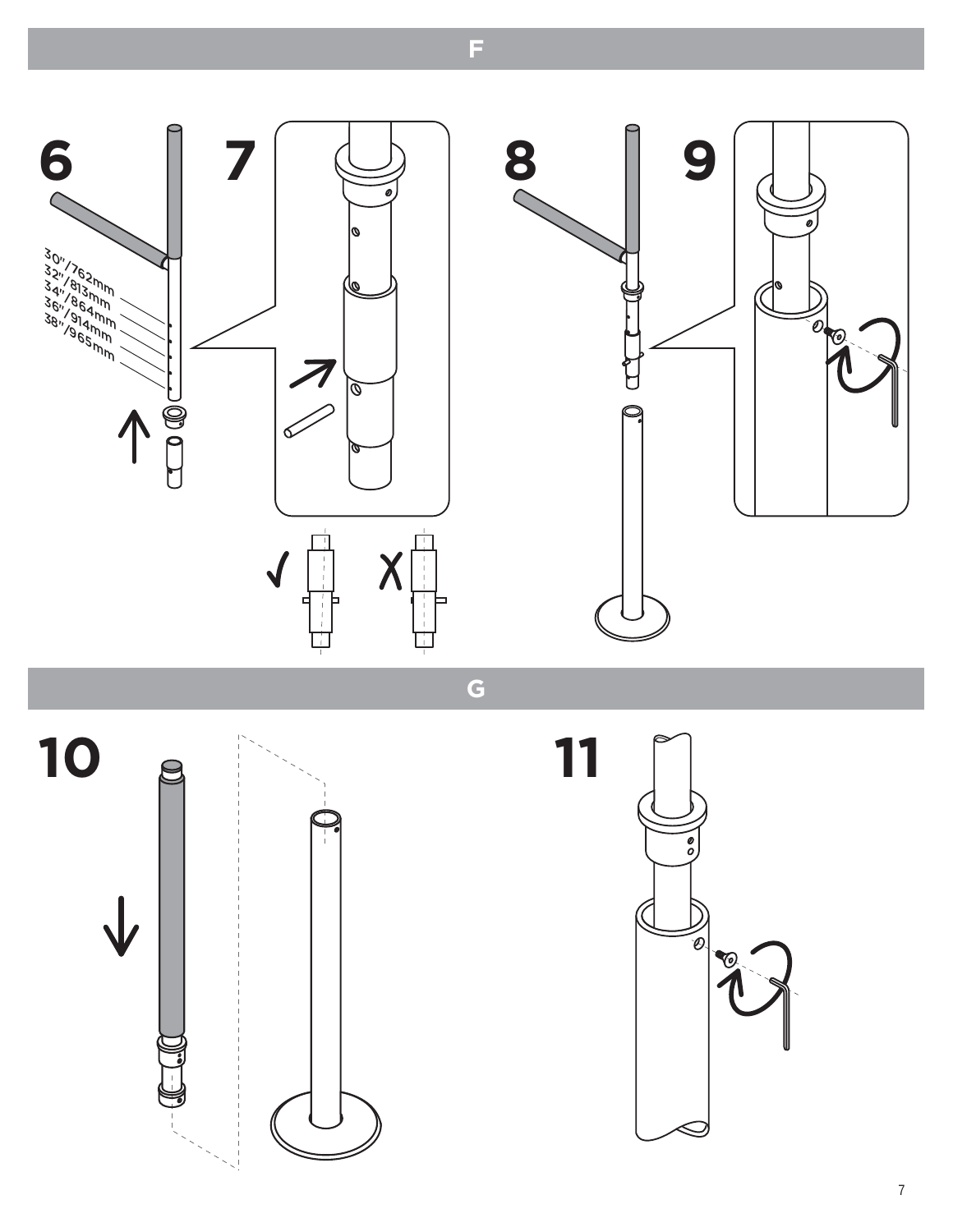

**H**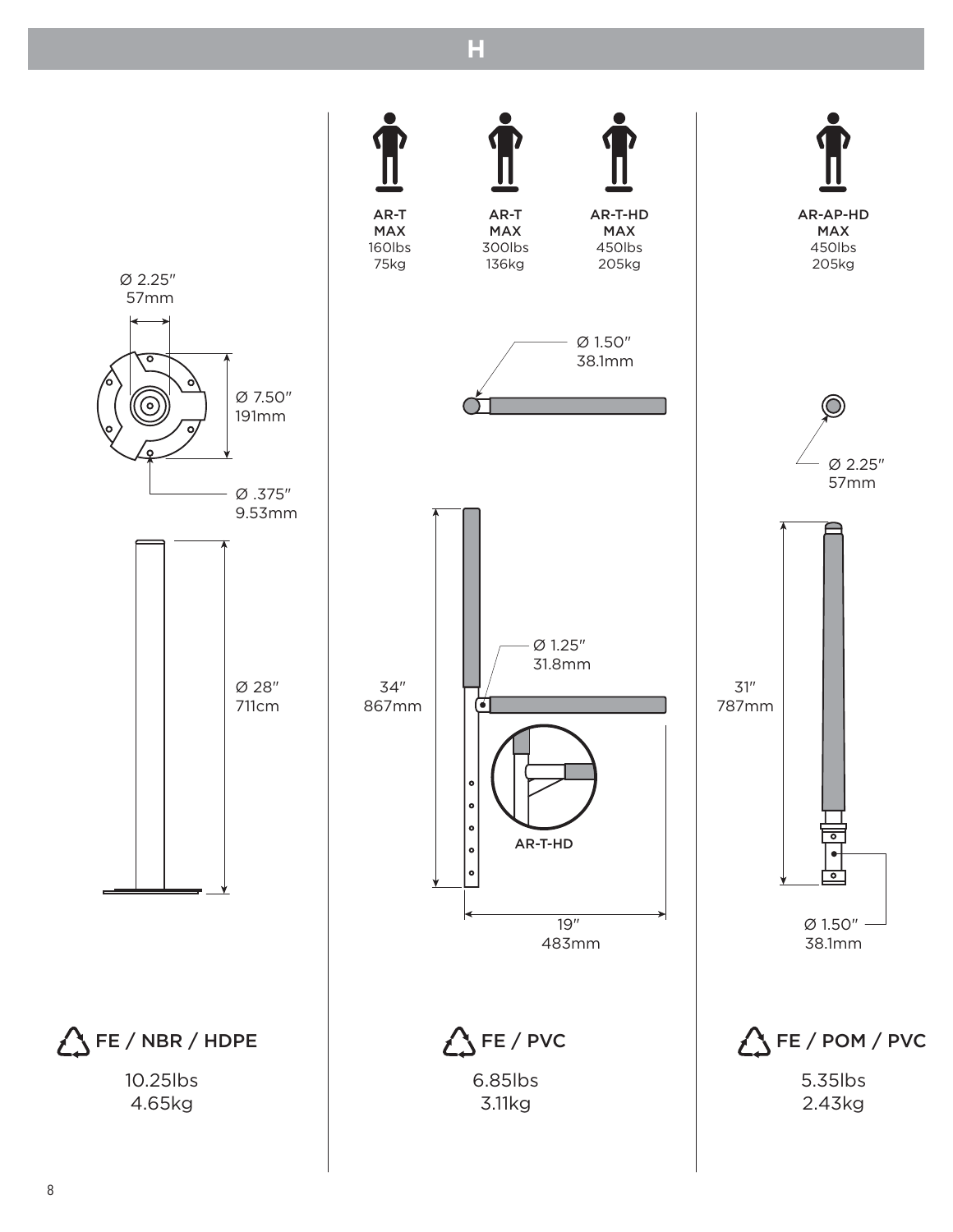

**J**

**I**





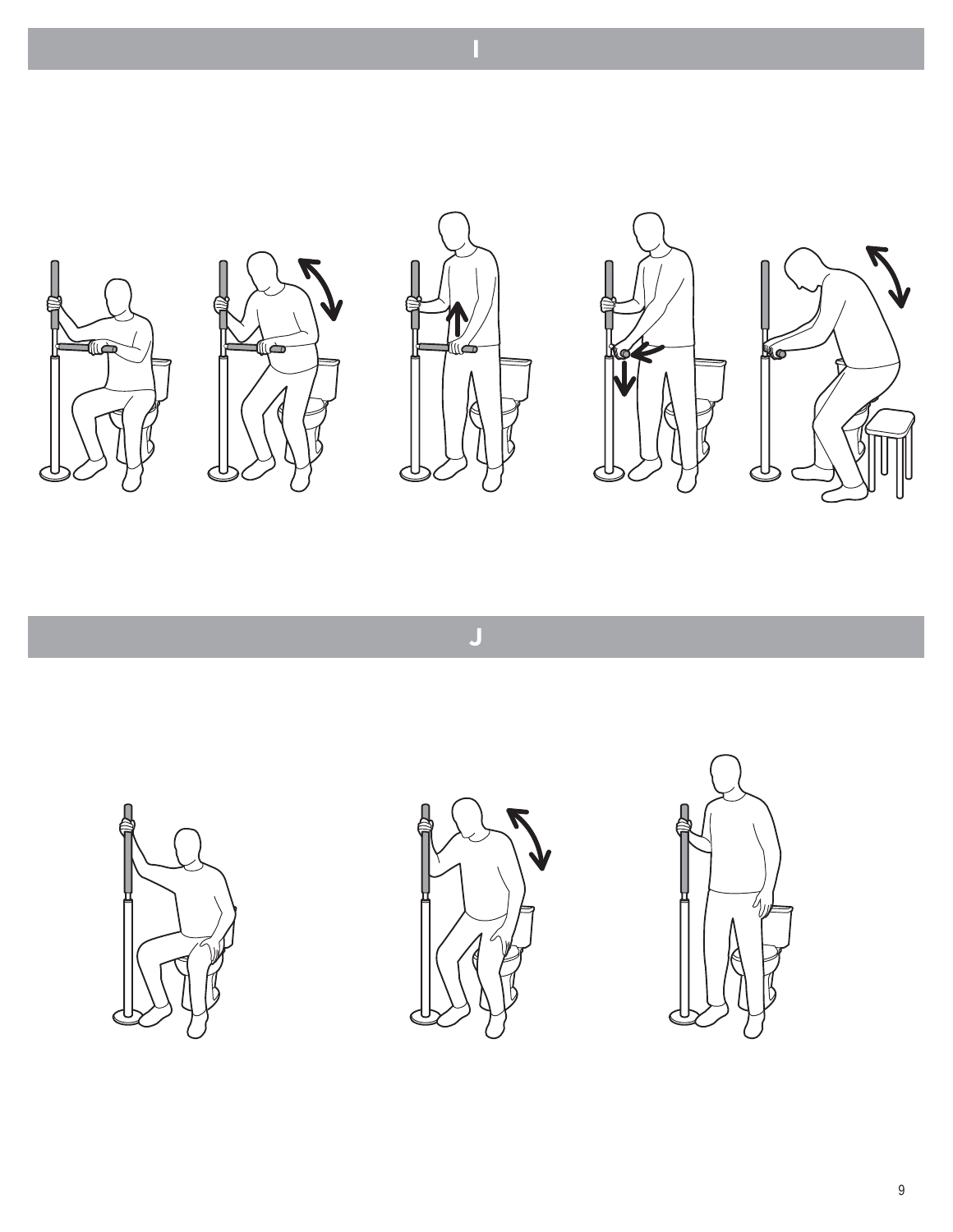# OVERVIEW

Thank you for choosing the Advantage Rail / Pole from HealthCraft. Please read and understand the instructions in this manual; keep manual for future reference. It is your responsibility to see that your Advantage Rail / Pole is properly assembled, installed, and cared for. Failure to follow instructions in this manual could result in serious injury or death. If you are not equipped to undertake the outlined work, we would recommend that you have your Advantage Rail / Pole installed by a qualified contractor.

The Advantage Rail is a high quality, commercial grade pivoting and locking horizontal bar that connects to a floor mounted mast. The horizontal bar can be lifted, pivoted and lowered to the next locking position around the mast. The Advantage Rail is intended for moderate vertical and horizontal load bearing to provide sitting and standing support for people with reduced mobility. The Advantage Rail mast is installed to a structural floor. Inside the mast is a locking mechanism for the horizontal bar: a castellated collar with 8 grooves (every 45 degrees) to provide a mechanism strong enough to support the user. It is important to set proper height and orientation of the Advantage Rail to optimize the user's range of motion. The maximum user weight is dependent on model. Note: Product is not intended to support full body weight. The Advantage Rail is not to be used in any other way than described above.

The Advantage Pole is a high quality, commercial grade floor mounted support pole. The Advantage Pole is intended for moderate vertical and horizontal load bearing to provide sitting and standing support for people with reduced mobility. The Advantage Pole mast is installed to a structural floor. The maximum user weight is dependent on model. Note: Product is not intended to support full body weight. The Advantage Pole is not to be used in any other way than described above.

# WARNING - PATIENT ENTRAPMENT (see additional guidelines)

The potential risk of entrapment (limb, neck, head, torso) between the bed rail and adjacent item (i.e. mattress, headboard, sidetables, etc.) can be reduced or avoided by the following strategies:

1. Situate the bed rail at a distance that is considerably smaller or larger than that which could result in entrapment.

2. Consider situations that could change with time or usage such as mattress compression, patient movement, bed position changes due to electrically powered beds, etc.

3. Realize that this product is not intended as a physical constraint or barrier to exiting the bed.

# LIMITED LIFETIME WARRANTY

Products are covered by a limited lifetime warranty against defects in materials and workmanship for the original purchaser. Warranty excludes products that have been damaged through misuse, accidental damage, alteration, normal wear and tear, wood material and stain, or the use of corrosive or abrasive cleaning products.

Buyer hereby indemnifies, agrees to hold harmless and defend HealthCraft Products Inc. from and against any and all liabilities, claims, (founded and unfounded), losses, damages, costs and expenses (including without limitation consequential damages and reasonable professional fees) resulting from buyers specification, application, or improper use of goods described hereon; buyers omission or neglect. HealthCraft Products Inc. does not assume any liability for damage resulting from services performed by others or faulty installation, misuse or misapplication of goods sold by HealthCraft Products Inc. HealthCraft Products Inc. shall not be liable for prospective profits or special, indirect, or consequential damages, or for the cost of any corrective work done without HealthCraft Products Inc. prior approval. HealthCraft Products Inc. total liability hereunder shall in no event exceed the purchase price of the goods specified hereon. Specifications subject to change without notice.

HealthCraft Products Inc. 2790 Fenton Road Ottawa, Canada K1T 3T7

Gate 88 Kanalgatan 45B Skellefteå, Sweden 93123

**REP** 

# DELIVERY CONTENTS - ADVANTAGE RAIL FIGURE A.

1. T-Handle Assembly 2. Pivot Bushing

3. Mast Assembly

4. Base Cover

11. Pole Assembly

5. Pivot Sleeve

10. 3/32" Hex Key

DELIVERY CONTENTS - ADVANTAGE POLE FIGURE B.

12. #8-32 x 3/8" Screw, S/S

9. 1/4" x 3" length Lag Bolt (x6)

6. Shortened Pin 7. Lock Washer (x6) 8. Flat Washer (x6)

#### INSTALLATION WARNINGS FIGURE C.

1. Mast must be installed to floors that are structurally sound.

2. Ideal if mast can be aligned and secured directly to floor joist.

3. If desired installation location does not have adequate structure, add wood blocking. 4. If mounting mast to concrete, use appropriate methods and fasteners (not included): example: 5/16" sleeve or wedge type anchor is recommended 5. CAUTION - do not install if structure behind walls is unknown. Supplied fasteners for wood structure only (minimum thread engagement 2" / 51mm). If using other fasteners, ensure screw retention force rating at least 600lbs/272kgs (800lbs/360kgs for HD).

### ADVANTAGE RAIL / POLE PLACEMENT FIGURE D.

1. BEDROOM - Locate pole adjacent to waistline, and as close to bed as possible while allowing clearance for bed coverings.

2. BATHTUB ONLY - Locate pole base against tub, approximately half way along its length

3. SEATING (TOILET or CHAIR) - To provide clearance when standing, locate pole 3-10" / 76mm-254mm forward of the knees, and 2-6" / 51mm-154mm to the side of knees when sitting.

# SUGGESTED ADVANTAGE RAIL POSITIONS FIGURE D.

# 4. BEDROOM

- $A = side support / out of the way$
- $B = in$ -bed support
- $C =$  sitting support
- $D =$  standing support
- $E =$  transfer support to
	- walker / wheelchair

# MAST INSTALLATION FIGURE E.

- 1. Note the orientation of the 8 locking positions in relation to the floor plate.
- 2. Secure mast to floor using fasteners appropriate to the floor material.
- 3. Slide base cover down the mast.
- 4. Remove set screw using hex key.
- 5. Remove pivot bushing from mast.

#### ADVANTAGE RAIL ASSEMBLY / INSTALLATION FIGURE F.

10. Lower handle assembly into the top of the mast.

6. Slide pivot bushing and pivot sleeve onto handle, and align hole on pivot sleeve with the corresponding hole on rail to set height.

- 7. Insert pin thru pivot sleeve and rail.
- 8. Lower handle assembly into the top of the mast.
- 9. Align hole of pivot bushing with mast, and secure with set screw.

ADVANTAGE POLE ASSEMBLY / INSTALLATION FIGURE G.

11. Align hole of pivot bushing with mast, and secure with set screw.

TECHNICAL DATA

See Figure H.

PRODUCT USAGE

See Figures I & J.

5.BATHROOM or 6.SITTING  $A = side support / out of the way$ B = standing or transfer support

 $F =$  transfer support in/out of bathtub

- $C =$  standing support
- $D =$  standing or transfer support  $E =$  standing or transfer support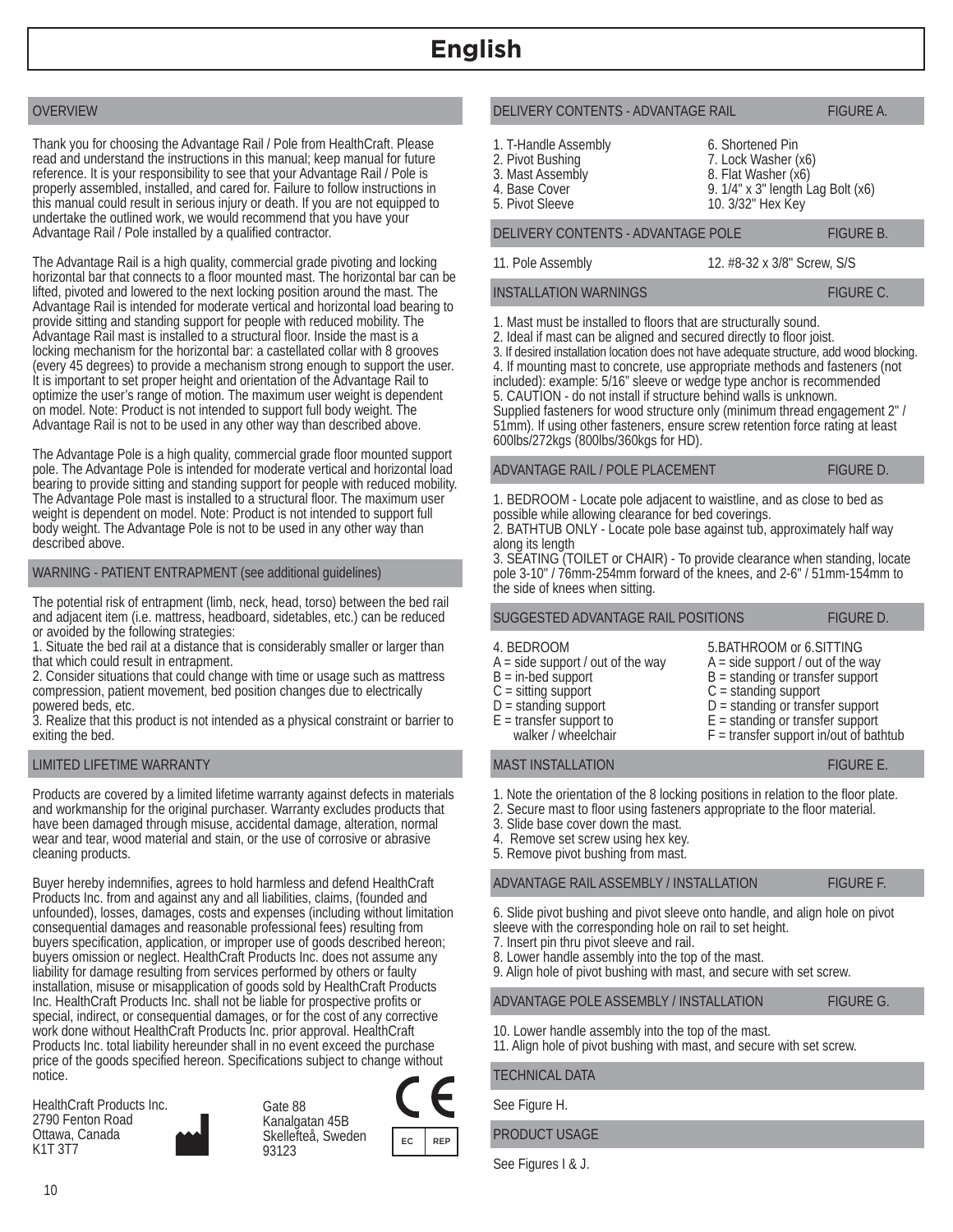# APERÇU

Nous vous remercions d'avoir opté pour la rampe et le poteau Advantage Rail de HealthCraft. Veuillez lire et vous familiariser avec les instructions du présent manuel; veuillez conserver ce manuel pour consultation ultérieure. Il vous incombe de veiller à ce que la rampe et le poteau Advantage Rail sont correctement assemblés, installés et entretenus. Le défaut d'observer les instructions contenues dans le présent manuel pourrait entraîner des blessures graves ou la mort. Si vous ne disposez pas de l'équipement nécessaire pour effectuer le travail décrit, nous vous conseillons de recourir à un entrepreneur compétent pour l'installation.

La rampe Advantage est une barre d'appui pivotante et à verrouillage horizontale d'une grande qualité commerciale et qui s'installe à un mât de plancher. La barre horizontale peut pivoter, être relevée abaissée à toute position de verrouillage autour du mât. La rampe Advantage est conçue pour un soutien vertical et horizontal modéré afin de procurer assistance aux personnes à mobilité réduite pour les positions assise et debout. Le mât Advantage s'installe dans la structure du plancher. À l'intérieur du mât, il y a un mécanisme de verrouillage pour la barre horizontale : il s'agit d'un manchon crénelé avec huit encoches (chaque 45 degrés) procurant un mécanisme suffisamment robuste pour soutenir l'usager. Il est important de régler la hauteur et l'orientation appropriées de la rampe Advantage afin d'optimiser l'amplitude des mouvements de l'usager. La hauteur maximale varie selon le modèle. Remarque : Le produit n'est pas destiné à soutenir entièrement le poids corporel. La rampe Advantage ne doit pas être utilisée autrement qu'il est décrit ci-dessus.

Le poteau Advantage Pole est un poteau de sécurité d'une grande qualité commerciale et qui s'installe au plancher. Le poteau Advantage Pole est conçu pour un soutien vertical et horizontal modéré afin de procurer assistance aux personnes à mobilité réduite pour les positions assise et debout. Le poteau Advantage Pole s'installe dans la structure du plancher. La hauteur maximale varie selon le modèle. Remarque : Le produit n'est pas destiné à soutenir entièrement le poids corporel.

# AVERTISSEMENT – PIÉGEAGE AU LIT (consultez les directives additionnelles)

Le risque possible de piégeage (membres, cou, tête, tronc) entre le poteau et un élément adjacent (c'.-à-d. un lit, une toilette, etc.) peut être réduit ou éliminé en observant les consignes suivantes :

1. Placez le poteau à une distance qui est nettement plus petite ou plus large que celle qui serait susceptible de causer un piégeage.

2. Envisagez les circonstances qui pourraient changer au fil du temps ou selon l'utilisation, notamment la compression du matelas, les mouvements du patient, les changements de position dans le lit, par exemple, un lit électrique, etc. 3. Tenez compte que ce produit n'est pas destiné à imposer une contrainte physique ou une barrière pour la sortie du lit.

# GARANTIE LIMITÉE À VIE

Les produits sont protégés par une garantie à vie contre les défauts, pièces et main-d'œuvre, pour l'acheteur initial. La garantie ne s'applique pas aux produits qui ont été endommagés en raison d'un abus, d'un dommage accidentel, d'une modification, d'une usure normale, non plus qu'elle s'applique aux matériaux en bois ou aux taches, ou suite à l'utilisation de produits d'entretien abrasifs et corrosifs.

L'acheteur, par la présente, indemnise, accepte de garantir et de défendre HealthCraft Products inc. à l'égard de toutes responsabilités, réclamations (fondées et non fondées), pertes, dommages, coûts et dépenses (y compris, mais sans s'y limiter, des dommages consécutifs et des honoraires professionnels raisonnables) résultant de la spécification des acheteurs, une application ou une mauvaise utilisation des produits décrits ici; l'omission ou la négligence des acheteurs. HealthCraft Products inc. décline toute responsabilité pour les dommages résultant de services rendus par d'autres parties ou suite une installation défectueuse, une mauvaise utilisation ou une mauvaise application des marchandises vendues par HealthCraft Products inc. HealthCraft Products inc. ne sera pas responsable pour les bénéfices potentiels ou dommages spéciaux, indirects ou consécutifs, ou pour le coût des travaux correctifs réalisés sans l'approbation préalable de HealthCraft Products inc. La responsabilité totale de HealthCraft Products inc. en vertu des présentes ne doit en aucun cas excéder le prix d'achat des marchandises, tel que précisé aux présentes. Les caractéristiques peuvent faire l'objet de à changement sans préavis.

HealthCraft Products Inc. 2790 Fenton Road Ottawa, Canada K1T 3T7

Gate 88 Kanalgatan 45B Skellefteå, Sweden 93123



#### CONTENU À LA LIVRAISON – RAMPE ADVANTAGE FIGURE A.

- 6. Goupille raccourcie
- 2. Bague de pivotement 3. Mât

1. Poignée en T

7. Rondelle de blocage (x6)

10. Clé hexagonale 3/32 po

- 8. Rondelle plate (x6) 9. Tire-fond longue de 1/4 x 3 po (x6)
- 4. Garniture de la base
- 5. Manchon du pivot

# CONTENU À LA LIVRAISON - ADVANTAGE POLE FIGURE B.

11. Mât

12. Vis #8-32 x 3/8 po, S/S

#### AVERTISSEMENTS LORS DE L'INSTALLATION FIGURE C.

1. Le mât doit être installé sur des planchers dont la structure est robuste.

2. Il est idéal si le mât peut être aligné et fixé directement à une poutre du plancher. 3. Si l'emplacement choisi n'offre pas une structure adéquate, ajoutez des blocs de bois. 4. Si le montage du mât se fait dans le béton, faites appel aux méthodes et aux dispositifs de fixation appropriés (non fournis) : par exemple, une goupille ou un ancrage de 5/16 po est recommandé.

5. ATTENTION – Ne pas installer si la structure derrière les murs est inconnue. Les dispositifs de fixation fournis sont destinés à une structure en bois seulement (Engagement minimum du filetage 51mm / 2 po). Si on utilise d'autres types de dispositif, assurez-vous que le calibre de retenue des vis est d'au moins 272 kg/600 lb (360 kg/800 lb – à toute épreuve).

RAMPE ADVANTAGE/POSITIONNEMENT DU POTEAU FIGURE D.

1. CHAMBRE À COUCHER – Établissez l'emplacement du poteau adjacent à la taille, et le plus près possible du lit tout en accordant un dégagement suffisant pour la literie. 2. BAIGNOIRE SEULEMENT – Établissez l'emplacement de la base du poteau contre la baignoire, environ à la moitié de sa longueur.

3. SIÈGE (TOILETTE OU CHAISE) – Afin d'offrir un dégagement lorsqu'en position debout, établissez l'emplacement du poteau à 75-254 mm (3-10 po) des genoux et 51-154 mm (2-6 po) du côté des genoux lorsqu'en position assise.

# POSITIONS SUGGÉRÉES DE LA RAMPE ADVANTAGE FIGURE D.

# 4. CHAMBRE À COUCHER

- A = soutien latéral/hors du passage
- B = soutien au lit
- 
- C = soutien en position assise
- $D =$  soutien en position debout
- E = soutien pour le transfert vers une marchette/un fauteuil roulant

# INSTALLATION DU MÂT FIGURE E.

1. Prenez note de l'orientation des huit positions de blocage par rapport à la plaque au sol. 2. Ancrez le mât au plancher au moyen de dispositifs de fixation appropriés au

matériau du plancher.

- 3. Faites glisser la couverture de la base au bas du mât.
- 4. Retirez la vis de réglage au moyen de la clé hexagonale.
- 5. Retirez la bague de pivotement du mât.

# RAMPE ADVANTAGE/INSTALLATION FIGURE F.

6. Faites glisser la bague de pivotement et le manchon sur la poignée, et alignez le trou du manchon du pivot avec le trou correspondant sur la rampe pour régler la hauteur.

- 7. Insérez la goupille dans le manchon du pivot et de la rampe.
- 8. Abaissez la poignée par la partie supérieure du mât.

9. Alignez le trou de la bague de pivotement dans le mât et fixez avec la vis de réglage.

#### POTEAU ADVANTAGE/INSTALLATION FIGURE G.

10. Abaissez la poignée par la partie supérieure du mât.

11. Alignez le trou de la bague de pivotement dans le mât et fixez avec la vis de réglage.

#### DONNÉES TECHNIQUES

Voir Figure H.

# UTILISATION DU PRODUIT

 $EC$  REP Voir Figures I et J.

 $B =$  soutien pour position debout ou transfert C = soutien pour position debout

5. SALLE DE BAIN OU 6. SIÈGE A = soutien latéral/hors du passage

D = soutien pour position debout ou transfert  $E =$  soutien pour position debout ou transfert F = soutien pour l'entrée/la sortie de la baignoire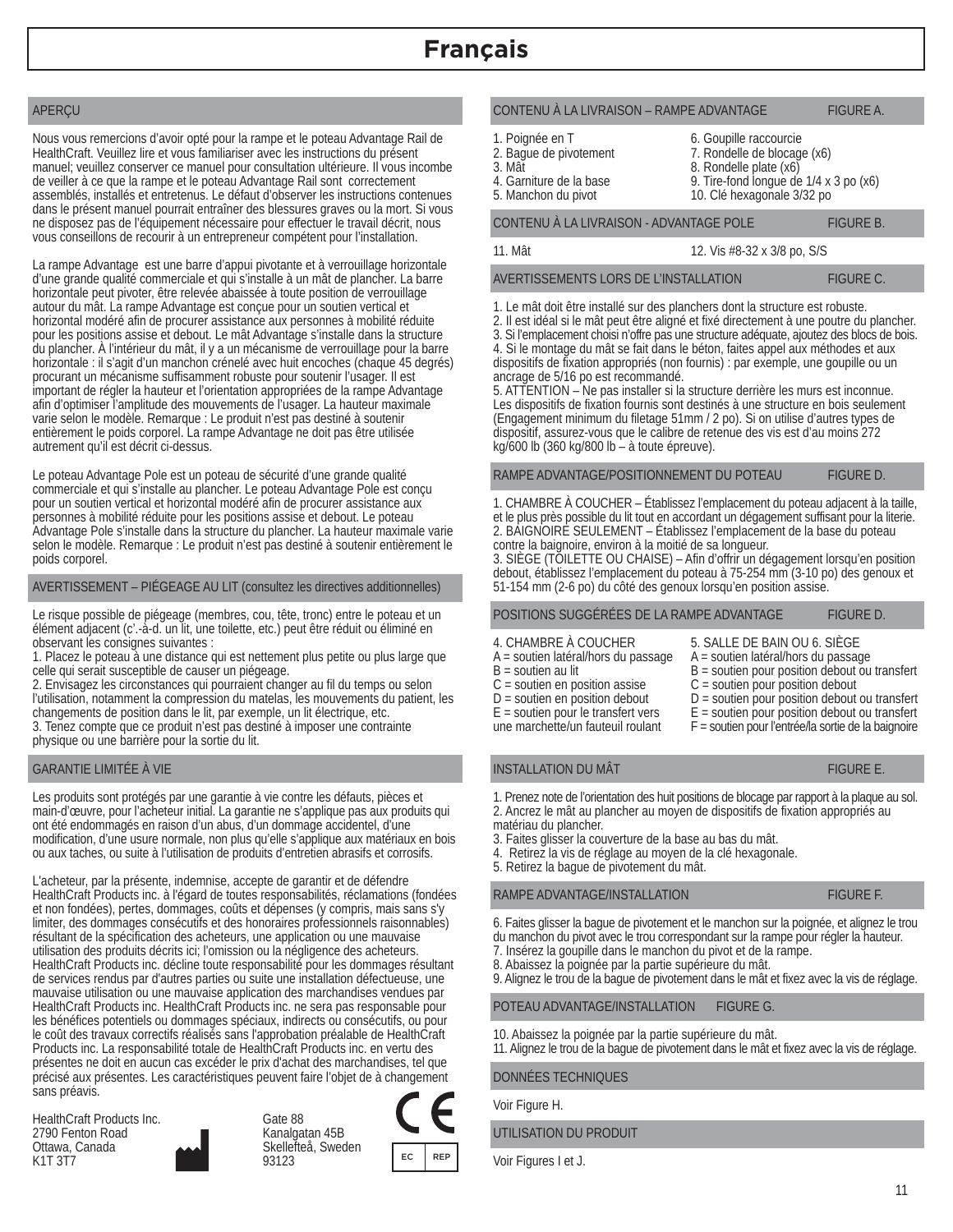# GENERAL

Gracias por elegir el barandal Advantage / poste Advantage de HealthCraft. Lea y asegúrese de comprender las instrucciones de este manual, y guárdelo para referencia futura. Es su responsabilidad verificar que su barandal Advantage / poste Advantage sea ensamblado, instalado y cuidado correctamente. Si no se siguen las instrucciones de este manual, podrían producirse como resultado lesiones graves o aun la muerte. Si usted no tiene los medios para realizar el trabajo que se describe, recomendaríamos que haga instalar el barandal Advantage / poste Advantage por un contratista calificado.

El barandal Advantage es una barra horizontal de alta calidad y de categoría comercial, que pivota y se traba, y que se conecta con un mástil montado sobre el piso. La barra horizontal se puede levantar, hacer pivotar y bajar hasta la siguiente posición de bloqueo alrededor del mástil. El barandal Advantage ha sido concebido para soportar una carga vertical y horizontal moderada, con el objetivo de ofrecer apoyo a las personas con movilidad reducida cuando se sientan o se ponen de pie. El mástil del barandal Advantage se instala sobre un piso estructural. Dentro del mástil hay un mecanismo de bloqueo de la barra horizontal: se trata de un collarín almenado con 8 surcos (cada 45 grados) a fin de que el mecanismo sea lo bastante fuerte como para sostener al usuario. Es importante fijar la altura y la orientación adecuadas del barandal Advantage, a fin de optimizar el rango de movimientos del usuario. El peso máximo del usuario depende del modelo. Nota: El producto no está destinado a soportar el peso total del cuerpo. El barandal Advantage no debe usarse de ninguna otra forma fuera de lo antes descrito.

El poste Advantage es un poste de apoyo montado en el piso, de alta calidad y de categoría comercial. El poste Advantage ha sido concebido para soportar una carga vertical y horizontal moderada, con el objetivo de ofrecer apoyo a las personas con movilidad reducida cuando se sientan o se ponen de pie. El mástil del poste Advantage se instala sobre un piso estructural. El peso máximo del usuario depende del modelo. Nota: El producto no está destinado a soportar el peso total del cuerpo. El poste Advantage no debe usarse de ninguna otra forma fuera de lo antes descrito.

#### ADVERTENCIA – APRISIONAMIENTO DEL PACIENTE (véanse las indicaciones adicionales)

El riesgo potencial de quedar aprisionado (una extremidad, el cuello, la cabeza, el torso) entre el poste y un objeto adyacente (por ejemplo, la cama, el WC, etc.) se puede reducir o evitar mediante las siguientes estrategias:

1. Colocar el poste a una distancia que sea considerablemente más pequeña o más grande que la distancia a la que el paciente podría quedar aprisionado.

2. Considerar situaciones que podrían modificarse con el tiempo o el uso; por ejemplo, la compresión del colchón, el movimiento del paciente, los cambios de posición de la cama en el caso de camas eléctricas, etc.

3. Tener presente que este producto no ha sido concebido como una restricción física o una barrera que impida bajar de la cama.

#### GARANTÍA LIMITADA DE POR VIDA

Los productos están cubiertos por una garantía limitada de por vida por defectos en los materiales y la mano de obra, en beneficio del comprador original. La garantía excluye productos que hayan sido dañados por uso incorrecto, daño accidental, alteración, desgaste normal, materiales de madera y teñido, o el uso de productos de limpieza corrosivos o abrasivos.

Por el presente, el comprador mantiene indemne y se manifiesta de acuerdo en liberar y defender a HealthCraft Products Inc. de toda responsabilidad, reclamo (fundado o infundado), pérdida, daño, costo y gasto (incluidos, sin que esto excluya otras posibilidades, los daños derivados y las costas profesionales razonables) que resulte de la especificación, la aplicación o el uso inapropiados de los productos que aquí se describen, como también de toda omisión o negligencia por parte del comprador. HealthCraft Products Inc. no asume ninguna responsabilidad por daños resultantes de los servicios prestados por otros, como tampoco de la instalación defectuosa, del uso incorrecto o de la aplicación incorrecta de los bienes vendidos por HealthCraft Products Inc. HealthCraft Products Inc. no será responsable por los beneficios potenciales o los daños especiales, indirectos o derivados, ni por el costo de ninguna tarea correctiva realizada sin la previa aprobación de HealthCraft Products Inc. La responsabilidad total de HealthCraft Products Inc. en virtud del presente no será superior en ningún caso al precio de compra de los productos aquí especificados. Las especificaciones están sujetas a cambios sin previo aviso.

HealthCraft Products Inc. 2790 Fenton Road Ottawa, Canada K1T 3T7

Gate 88 Kanalgatan 45B Skellefteå, Sweden 93123



#### CONTENIDO ENTREGADO/ BARANDAL ADVANTAGE FIGURA A.

- 6. Pasador corto
- 1. Conjunto de la agarradera T
- 2. Buje pivotante 3. Conjunto del mástil

7. Arandela, de seguridad (x6)

10. Llave hexagonal de 3/32"

- 8. Arandela, plana (x6) 9. Tirafondo de 1/4" x 3" de largo (x6)
- 4. Cobertura de la base
- 5. Funda del pivote

CONTENIDO ENTREGADO/ POSTE ADVANTAGE FIGURA B.

11. Conjunto del poste

12. Tornillo #8-32 x 3/8", A/I

ADVERTENCIAS DE INSTALACIÓN FIGURA C.

1. El mástil se debe instalar sobre pisos de estructura sólida.

2. Lo ideal es alinear y fijar el mástil directamente sobre una vigueta del piso. 3. Si el lugar donde se desea hacer la instalación no tiene una estructura adecuada, agregue suplementos de madera.

4. Si el mástil se montará sobre hormigón, usar métodos y sujetadores apropiados (no se incluyen); por ejemplo, se recomienda anclaje tipo manga o cuña de 5/16". 5. PRECAUCIÓN – No instalar si se desconoce la estructura que está detrás de la pared. Solo se suministran sujetadores para estructuras de madera (Enganche de rosca mínimo 2 "/ 51mm). Si se utilizan otros sujetadores, asegúrese de que los tornillos tengan una fuerza de retención mínima de 600lbs/272kgs (800lbs/360kgs para extra fuerte (Heavy Duty, o HD).

UBICACIÓN DEL BARANDAL ADVANTAGE / POSTE ADVANTAGE FIGURA D.

1. DORMITORIO – Ubicar el poste adyacente a la línea de la cintura y lo más cerca de la cama que sea posible dejando lugar para las sábanas y cubrecamas. 2. SOLO BAÑO – Ubicar la base del poste contra la tina, aproximadamente hacia la mitad del largo.

3. ASIENTO (WC o SILLA) – Para que quede espacio en posición de pie, ubicar el poste a 3-10" / 76mm-254mm hacia adelante de las rodillas, y a 2-6" / 51mm-154mm al costado de las rodillas en posición sentado.

#### POSICIONES SUGERIDAS PARA EL BARANDAL ADVANTAGE FIGURA D.

4. DORMITORIO

- 5.BAÑO o 6.POSICIÓN SENTADO A = Apoyo lateral / alejado
- A = Apoyo lateral / alejado B = Apoyo en la cama
- B = Apoyo de pie o para traslado C = Apoyo de pie
- C = Apoyo sentado
- $D =$ Apoyo de pie

silla de ruedas

- D = Apoyo de pie o para traslado E = Apoyo para traslado a andador /
	- E = Apoyo de pie o para traslado
		- F = Apoyo para traslado al entrar o salir de la tina

#### INSTALACIÓN DEL MÁSTIL FIGURA E.

1. Observar la orientación de las 8 posiciones de bloqueo con relación a la placa del piso.

- 2. Fijar el mástil al piso usando sujetadores apropiados para el material del piso.
- 3. Deslizar la cobertura de la base hacia la parte inferior del mástil.
- 4. Retirar el tornillo de presión usando la llave hexagonal.
- 5. Retirar el buje pivotante del mástil.

CONJUNTO DEL BARANDAL ADVANTAGE / INSTALACIÓN FIGURA F.

6. Deslizar el buje pivotante y la funda del pivote sobre la agarradera, y alinear el orificio sobre la funda del pivote con el orificio correspondiente sobre el barandal, a fin de fijar la altura.

- 7. Hacer pasar el pasador por la funda del pivote y el barandal.
- 8. Introducir el conjunto de la agarradera en la parte superior del mástil.
- 9. Alinear el orificio del buje pivotante con el mástil, y fijarlo con tornillo de presión.

CONJUNTO DEL POSTE ADVANTAGE / INSTALACIÓN FIGURA G.

10. Introducir el conjunto de la agarradera en la parte superior del mástil. 11. Alinear el orificio del buje pivotante con el mástil, y fijarlo con tornillo de presión.

DATOS TÉCNICOS

Consulte la Figura H.

UTILIZACIÓN DEL PRODUCTO

Consulte las Figuras I y J.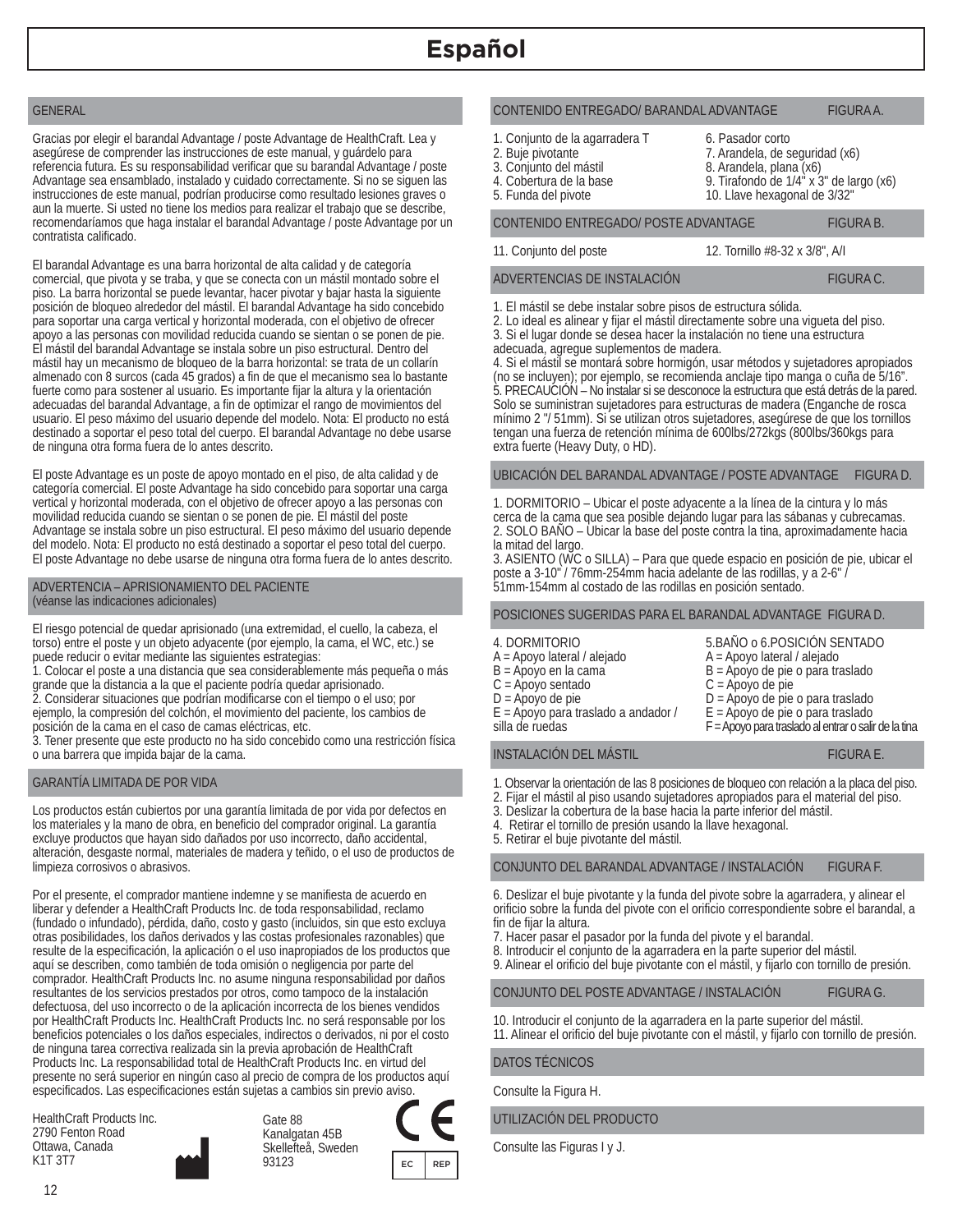# ÖVERSIKT

Tack för att du har valt Advantage stång/stolpe från HealthCraft. Läs igenom och se till att du förstår anvisningarna i den här handboken. Spara handboken för framtida bruk. Du ansvarar själv för att se till att din Advantage stång/stolpe monteras, installeras och underhålls ordentligt. Underlåtelse att följa anvisningarna i den här handboken kan leda till allvarliga skador eller dödsfall. Om du inte klarar av att utföra det arbete som beskrivs, rekommenderar vi att du låter en behörig hantverkare installera Advantage stång/stolpe.

Advantage-stången är en högkvalitativ horisontell stång av handelskvalitet som går att vrida och låsa. Den ansluts till ett golvmonterat stativ. Den horisontella stången kan lyftas, vridas och sänkas till nästa låsläge runt stativet. Advantage-stången är avsedd för måttlig belastning vertikalt och horisontellt för att tillhandahålla stöd vid sittande och stående ställning för personer med nedsatt rörlighet. Advantagestångens stativ måste monteras i ett bärande golv. Inuti stativet finns en låsmekanism för den horisontella stången. En kronkrage med åtta spår (med 45 graders mellanrum) innebär en mekanism som är stark nog att stödja användaren. Det är viktigt att ställa in Advantage-stången i korrekt höjd och riktning för att optimera användarens rörelseomfång. Högsta användarvikt beror på vilken modell som används. Obs! Produkten är inte avsedd att stödja full kroppsvikt. Advantagestången ska inte användas på något annat sätt än enligt beskrivningen ovan.

Advantage-stolpen är en högkvalitativ vertikal säkerhetsstolpe av handelskvalitet. Advantage-stolpen är avsedd för måttlig belastning vertikalt och horisontellt för att tillhandahålla stöd vid sittande och stående ställning för personer med nedsatt rörlighet. Advantage-stolpen stativ måste monteras i ett bärande golv. Högsta användarvikt beror på vilken modell som används. Obs! Produkten är inte avsedd att stödja full kroppsvikt. Advantage-stolpen ska inte användas på något annat sätt än enligt beskrivningen ovan.

# VARNING – PATIENTEN KAN FASTNA (se extra riktlinjer)

Risken för att patienten fastnar (med lemmar, nacke, huvud, torso) mellan stolpen och närliggande objekt (t.ex. säng, toalett osv.) kan reduceras eller elimineras med hjälp av följande strategier:

1. Se till att stolpens avstånd från närliggande objekt är betydligt mindre eller större än vad som krävs för att patienten ska fastna.

2. Ta hänsyn till situationer som kan förändras över tid eller till följd av användning, t.ex. madrassens fjädring, patientens rörelser, förändrat sängläge med elmanövrerad säng osv.

3. Förstå att produkten inte är avsedd att fungera som en fysisk avspärrning eller ett hinder från att resa sig ur sängen.

# BEGRÄNSAD LIVSTIDSGARANTI

Den ursprungliga köparen får en begränsad livstidsgaranti som täcker fel i material och tillverkningen av produkterna. Garantin gäller inte produkter som har skadats till följd av felaktig användning, genom olyckshändelse, modifiering, normalt slitage, kontakt med eller missfärgning från trämaterial, eller användningen av frätande eller slipande rengöringsmedel.

Köparen samtycker härmed till att gottgöra, försvara och hålla HealthCraft Products Inc. skadelösa från alla betalningsskyldigheter, anspråk (med eller utan grund), förluster, skador, kostnader och utgifter (inklusive, men inte begränsat till, följdskador och rimliga arvoden) som uppstår till följd av köparens specifikation, tillämpning eller felaktiga användning av varor som beskrivs häri, samt köparens försummelse eller vårdslöshet. HealthCraft Products Inc. bär inget ansvar för skador som uppstår till följd av tjänster som utförs av tredje part eller felaktig installation, felaktig användning eller tillämpning av varor som säljs av HealthCraft Products Inc. HealthCraft Products Inc. bär inget ansvar för eventuella vinster eller särskilda eller indirekta skador eller följdskador, eller för kostnaden av korrigerande arbeten som utförs utan godkännande från HealthCraft Products Inc. HealthCraft Products Inc. totala betalningsskyldighet ska inte under några omständigheter överstiga inköpspriset för varorna som anges häri. Specifikationerna kan ändras utan föregående meddelande.

HealthCraft Products Inc. 2790 Fenton Road Ottawa, Canada K1T 3T7

Gate 88 Kanalgatan 45B Skellefteå, Sweden 93123



Distribueras av Now Boarding AB i Sverige.

# LEVERANSINNEHÅLL – ADVANTAGE-STÅNG FIGUR A.

1. T-handtagsenhet

2. Vridgenomföring

3. Stativenhet

4. Kåpa 5. Ledhylsa

LEVERANSINNEHÅLL – ADVANTAGE-STOLPE FIGUR B.

11. Stolpenhet

12. S/S nr 8-32 x 3/8 tum

9. Träskruv, längd 1/4 x 3 tum (× 6)

6. Förkortat stift 7. Fjäderbricka (x 6) 8. Planbricka (x 6)

10. 3/32" insexnyckel

INSTALLATIONSVARNINGAR FIGUR C.

1. Golvhållaren ska installeras på golv som är konstruktionsmässigt lämpliga. 2. Det bästa är att passa in och fästa golvhållaren direkt i golvbjälklag.

3. Om konstruktionen på önskad installationsplats inte är godtagbar kan du använda kortlingar.

4. Om stativet monteras i betong ska lämpliga metoder och fästelement (ingår ej) användas: exempel: 5/16-tums hylsa eller ankare av kiltyp rekommenderas 5. VARNING – Installera inte produkten om du inte känner till hur konstruktionen bakom väggarna ser ut. Medföljande fästelement är endast avsedda att användas i träkonstruktion. Om du använder andra fästelement ska du se till att de håller för minst 272 kg (360 kg för HD).

PLACERING AV ADVANTAGE STÅNG/STOLPE FIGUR D.

1. SOVRUM – Placera stolpen nära midjan och så nära sängen som möjligt, samtidigt som du lämnar utrymme för sängkläder.

2. ENDAST BADKAR – Placera stolpens bas mot badkaret, ungefär i mitten av badkarets längd. SITS (TOALETT eller STOL) – Placera stolpen 76–254 mm framför knäna och 51–154 mm från sidan av knäna i sittande ställning för att se till att det finns tillräckligt med utrymme när användaren ställer sig upp.

## FÖRESLAGNA PLACERINGAR AV ADVANTAGE-STÅNGEN FIGUR D.

# 4. BADRUM

- A = sidostöd/ej i vägen
- B = stöd i sängen
- C = stöd vid sittande ställning
- D = stöd vid stående ställning
- 
- E = överföringsstöd till rollator/rullstol
- C = stöd vid stående ställning D = stöd vid stående ställning eller

A = sidostöd/ej i vägen

överföring

 överföring E = stöd vid stående ställning eller

B = stöd vid stående ställning eller

 överföring F = stöd vid överföring till/från badkar

5. BADRUM eller 6. SITTANDE STÄLLNING

# INSTALLATION AV STATIV FIGUR E.

- 1. Observera riktningen på de 8 låslägena i förhållande till golvplattan.
- 2. Fäst fast stativet i golvet med fästelement som är lämpliga för golvmaterialet.
- 3. För kåpan nerför stativet.
- 4. Ta bort ställskruven med sexkantnyckeln.
- 5. Ta bort ledgenomföringen från stativet.

## MONTERING/INSTALLATION AV ADVANTAGE STÅNG FIGUR F.

- 6. Sätt på ledgenomföringen och ledhylsan på handtaget och anpassa hålet på
- ledhylsan med motsvarande hål i stången för att ställa in höjden.
- 7. Sätt in stiftet genom ledhylsan och stången.
- 8. Sänk ner handtagsenheten i stativets övre del.
- 9. Anpassa hålet i ledgenomföringen mes stativet och fäst fast med ställskruven.

MONTERING/INSTALLATION AV ADVANTAGE STOLPE FIGUR G.

10. Sänk ner handtagsenheten i stativets övre del.

11. Anpassa hålet i ledgenomföringen mes stativet och fäst fast med ställskruven.

TEKNISKA UPPGIFTER

Se figur H.

# PRODUKTANVÄNDNING

Se figur I och J.